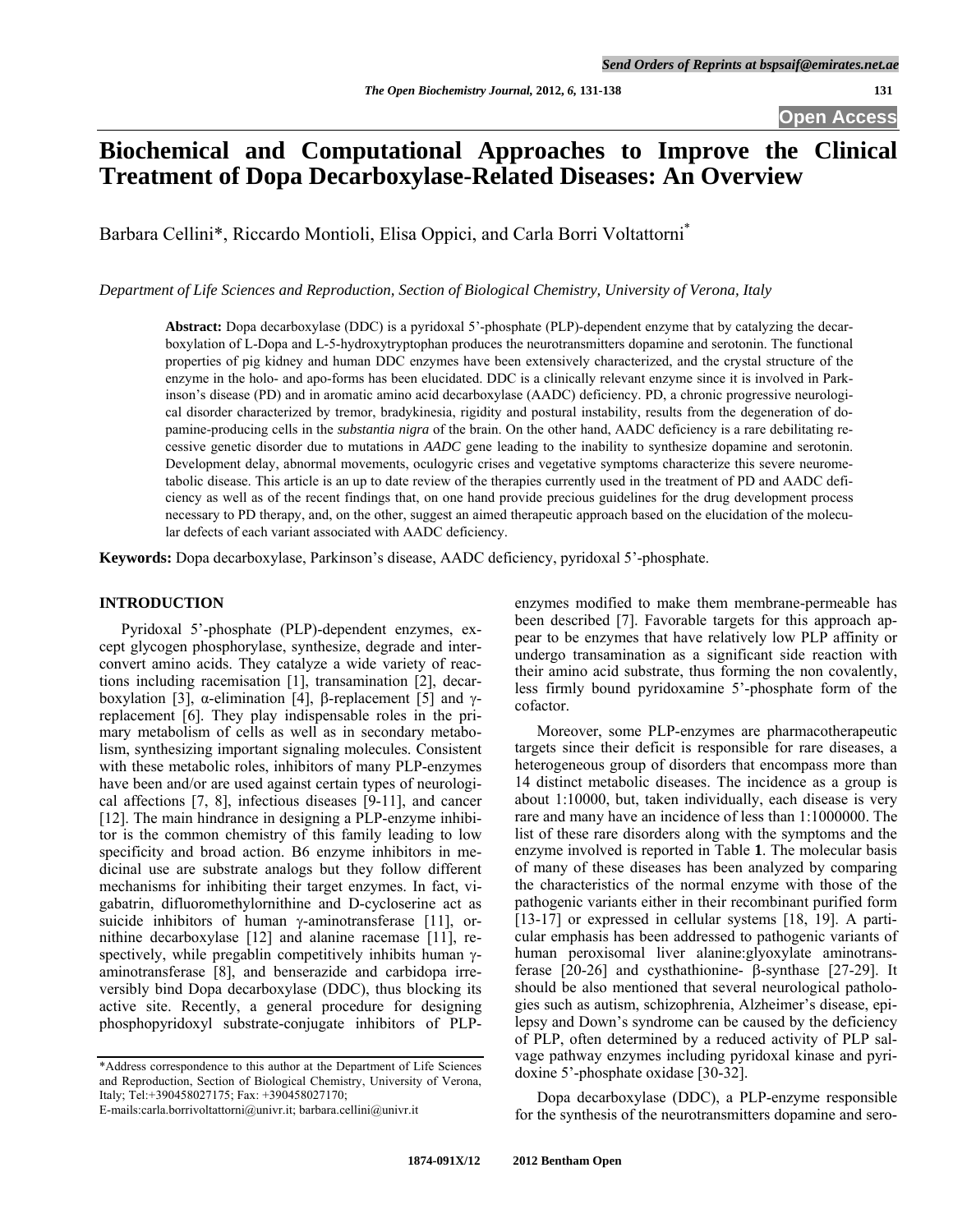| <b>Rare Disease</b>                                               | <b>Involved Enzyme</b>                                                 | <b>Main Symptoms</b>                                                                                                                                                           |
|-------------------------------------------------------------------|------------------------------------------------------------------------|--------------------------------------------------------------------------------------------------------------------------------------------------------------------------------|
| Aromatic L-amino acid decarboxylase defi-<br>ciency [61]          | DOPA decarboxylase                                                     | delay in development, abnormal movements, ocu-<br>logyric crisies, vegetative symptoms                                                                                         |
| Cystathioninuria [69]                                             | Cystathionine-γ-lyase                                                  | abnormal urinary excretion of cystathionine, fi-<br>brotic liver                                                                                                               |
| GABA-transaminase deficiency [70]                                 | γ-aminobutyric acid-transaminase                                       | hyperreflexia, hypotonia, lethargia, macrosomia,<br>mental retardation, and siezures                                                                                           |
| Gilles de la tourette syndrome [71]                               | Histidine decarboxylase                                                | arm thrusting, eye blinking, repeated throat clear-<br>ing or sniffing, shoulder shrugging                                                                                     |
| Glycine encephalopathy [72]                                       | P protein (a pyridoxal phosphate-dependent gly-<br>cine decarboxylase) | mental retardation, hypotonia, seizures, brain mal-<br>formations, ataxia                                                                                                      |
| Hereditary sensory and autonomic neuropathy<br><b>Type I</b> [73] | Serine palmitoyltransferase                                            | sensory deficit in the distal portion of the lower<br>extremities, chronic perforating ulcerations of the<br>feet and progressive destruction of underlying<br>bones, sweating |
| Homocystinuria [74]                                               | Cystathionina-β-syntase                                                | high level of homocysteine, endothelial injury, isk<br>of other artery or vein diseases                                                                                        |
| Ornithine aminotransferase deficiency (Gyrate<br>atrophy $[75]$   | Ornithine aminotransferase                                             | poor vision at night or in dim light, peripheral vi-<br>sion loss                                                                                                              |
| Primary hyperoxaluria Type I [76]                                 | Alanine: glyoxylate aminotransferase                                   | oxalosis, nephrocalcinosis urolithiasis, nephro-<br>lithiasis, kidney stones                                                                                                   |
| <b>Smith-Magenis syndrome [77]</b>                                | Serine hydroxymethyltransferase                                        | square-shaped face with deep-set eyes, engaging<br>personalities, short stature, scoliosis, reduced sen-<br>sitivity to pain and temperature, and a hoarse<br>voice            |
| Stiff-Man Syndrome [78]                                           | Glutamic Acid Decarboxylase                                            | muscle rigidity that waxes and wanes with concur-<br>rent spasms, encephalomyelitis, epilepsy, cerebral<br>palsy, or cerebellar deficits                                       |
| Type II Tyrosinemia (Richner-Hanhart syn-<br>drome) [79]          | Tyrosine aminotransferase                                              | excessive tearing, photophobia, eye pain and red-<br>ness, and painful skin lesions on the palms and<br>soles, mental retardation                                              |
| Xanthurenic aciduria [80]                                         | L-Kynurenine hydrolase                                                 | vomiting, jaundice, high excretion of Xanthurenic<br>acid                                                                                                                      |
| "X-linked" sideroblastic anemia [81]                              | δ-aminolevulinate synthase                                             | microcytic red blood cells hypochromic an ab-<br>normal accumulation of iron in red blood cells                                                                                |

tonin, represents a double-face therapeutic target because it is involved both in Parkinson's disease (PD) and in a rare neurometabolic disorder named aromatic amino acid decarboxylase (AADC) deficiency. In this review the attention is focused on the structural elements and functional features of DDC, on the current DDC-directed therapies for PD and AADC deficiency as well as on recent findings providing important guidelines for the future management of patients affected by these diseases.

# **DDC: STRUCTURAL AND FUNCTIONAL PROPER-TIES**

DDC, a PLP-dependent homodimeric enzyme, is an  $α$ decarboxylase that catalyzes the conversion of L-aromatic amino acids into their corresponding amines. DDC, abundant in the nervous system and kidney, is central in the synthesis of dopamine and serotonin. Thus, its essential function is to provide the organism with these biogenic amines. Pig kidney, rat liver and human DDC enzymes have been cloned, expressed in *E. coli* and purified [[16,](#page-6-5) [33](#page-6-6), [34\]](#page-6-7). Our group has been involved for long time in the characterization of the pig kidney enzyme [[10,](#page-5-11) [35-42\]](#page-6-8), and recently in that of human DDC [\[16\]](#page-6-5). Pig kidney DDC and human DDC display similar spectroscopic features, kinetic parameters, susceptibility to proteolysis and thermostability [[16\]](#page-6-5). The resolution of the three-dimensional structure of holoDDC in its ligand-free form and in complex with the anti-Parkinson drug carbidopa has allowed to point out that the structure is a tightly associated dimer in which the active site is located near the mono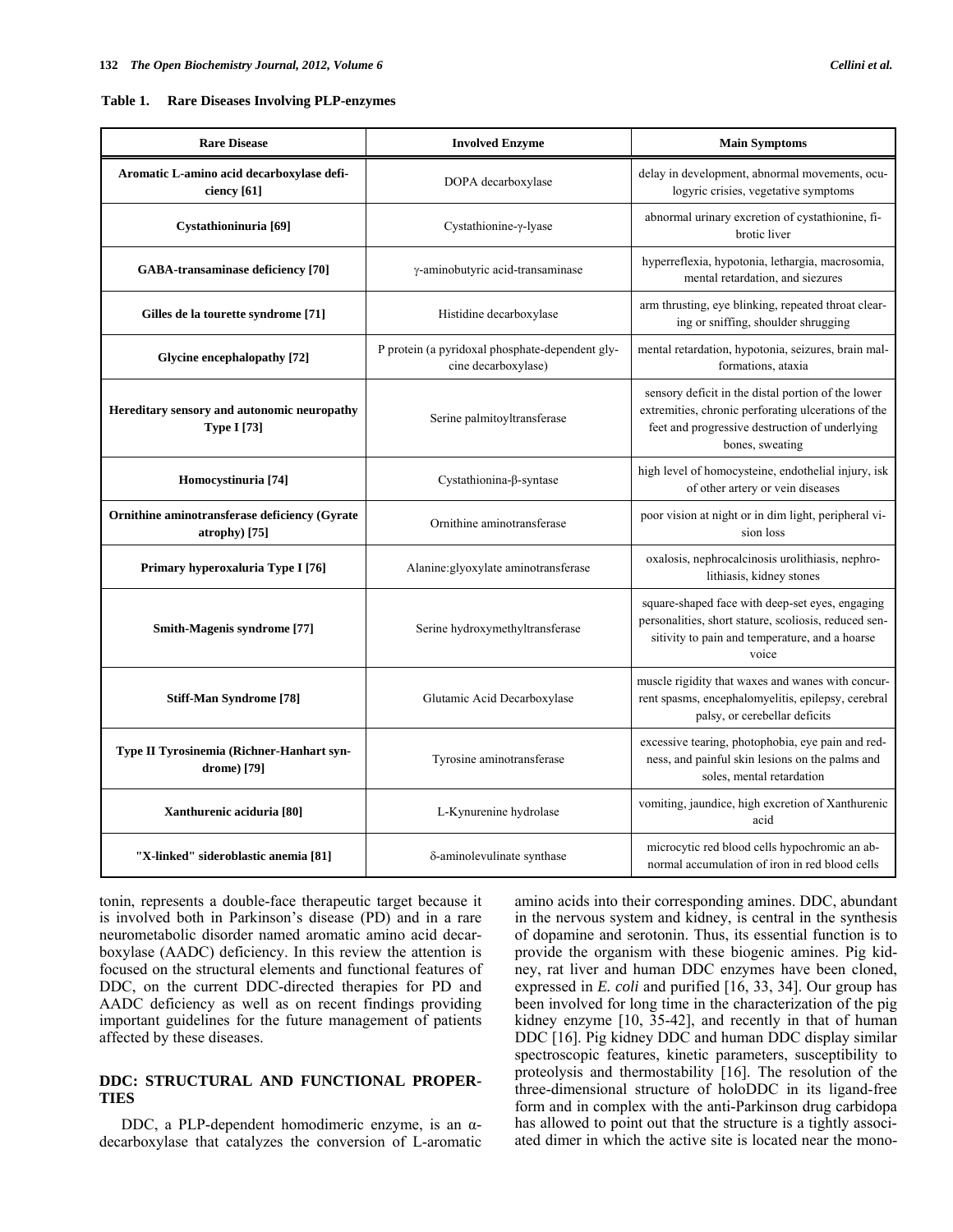mer-monomer interface, although being mainly composed of residues from one monomer. Moreover, thanks to solved structures, we were able to identify the residues involved in the binding of the coenzyme, to evidence the antiparkinsonian drug binding mode, and to suggest which amino acid residues may be involved in catalysis [\[43](#page-6-9)]. Each of the two monomers is composed of three distinct domains. The large domain contains the PLP binding site and includes a core formed by a seven-stranded mixed β-sheet surrounded by eight  $\alpha$ -helices in a typical  $\alpha/\beta$  fold. The C-terminal small domain comprises a four-stranded antiparallel β-sheet with three helices packed against the face opposite to the large domain. The N-terminal domain, composed of two parallel helices linked by an extended strand, lies like a flap over the top of the second subunit. Until now, only few studies have been published that describe the functional role of the Nterminus of PLP-enzymes [[44-46](#page-6-10)]. For human DDC, the recent resolution of the crystal structure of the enzyme in its apo form has provided evidence for an unexpected open bivalve conformation (as compared with the holoenzyme) with the interface between the N-terminal domains functioning as the hinge [[47\]](#page-6-11), thus suggesting a role for the N-terminus in the formation of the closed dimeric conformation of the holoenzyme.

#### **PD**

 PD is a neurodegenerative disorder characterized by tremor, bradykinesia, rigidity, and postural instability. These symptoms are caused by the reduced levels of dopamine, consequent to the progressive degeneration of dopamineproducing cells in the *substantia nigra* of the brain [\[48](#page-6-4)]. Dopamine itself cannot pass the blood-brain barrier and, therefore, cannot be used as a drug in the PD treatment. Thus, one of the most effective clinical treatments of the disease is to routinely administer L-Dopa, in combination with a DDC inhibitor. The rational of this treatment is that since L-Dopa is rapidly converted to dopamine in the blood stream, only a small percentage of a given dose of Dopa, when administered as a drug, can reach the nervous system (Scheme **1A**). By adding a DDC inhibitor, greater amounts of L-Dopa can reach the brain (Scheme **1B**), where the level of dopamine will result to be substantially increased. The most commonly DDC inhibitors used in the treatment of PD are carbidopa ((2*S*)-3-(3,4-dihydroxyphenyl)-2-hydrazino-2-methylpropanoic acid; MK485) and benserazide ((*RS*)-2-amino-3 hydroxy-*N*′-(2,3,4-trihydroxybenzyl)propanehydrazide; Ro-4-4602). In animals and humans benserazide is completely metabolized to serine and trihydroxybenzylhydrazine (Ro-4- 5127) before it reaches the arterial blood [[49\]](#page-6-12). Thus, it is likely that trihydroxybenzylhydrazine represents the actual DDC inhibitor. Indeed, while benserazide is not a powerful DDC inhibitor [[50\]](#page-6-13), carbidopa and trihydroxybenzylhydrazine, both substrate analogs endowed with a substituted hydrazine function, have been found to bind pig kidney DDC by forming a hydrazone linkage with PLP, and work as powerful irreversible DDC inhibitors [\[50](#page-6-13), [51\]](#page-7-14). However, several side effects (nausea, hypotension, arrhythmias, gastrointestinal bleeding and serious psychiatric symptoms) ensue from co-administration of L-Dopa with carbidopa or benserazide [\[52](#page-7-15), [53](#page-7-2)], which are possibly related to the following findings: (i) carbidopa and trihydroxybenzylhydrazine react nonenzymatically with free PLP [[52-54](#page-7-15)], (ii) the condensation products formed between PLP and hydrazine derivatives are the most potent inhibitors of pyridoxal kinase, an enzyme involved in PLP biosynthesis [[55,](#page-7-16) [56](#page-7-17)], and (iii) high levels of homocysteine inversely correlate with PLP concentrations in the treated patients [[57-59](#page-7-18)]. Thus, the current protocol seems to alter the PLP metabolism. Recently, a promising step forward in the drug development for PD has been accomplished. A virtual screening protocol, integrating pharmacofore search and molecular docking, has been developed starting from the atomic structure of the DDC-carbidopa complex [\[43](#page-6-9)]. The combination of these computational methods with enzymatic assays and spectroscopic analyses has provided



**Scheme (1).** Availability of administered L-Dopa in the *substantia nigra* of brain in the absence (**A**) or in the presence (**B**) of an inhibitor of peripheral DDC. The yellow and the red symbols represent DDC and DDC inhibitor, respectively; the blue squares represent L-Dopa.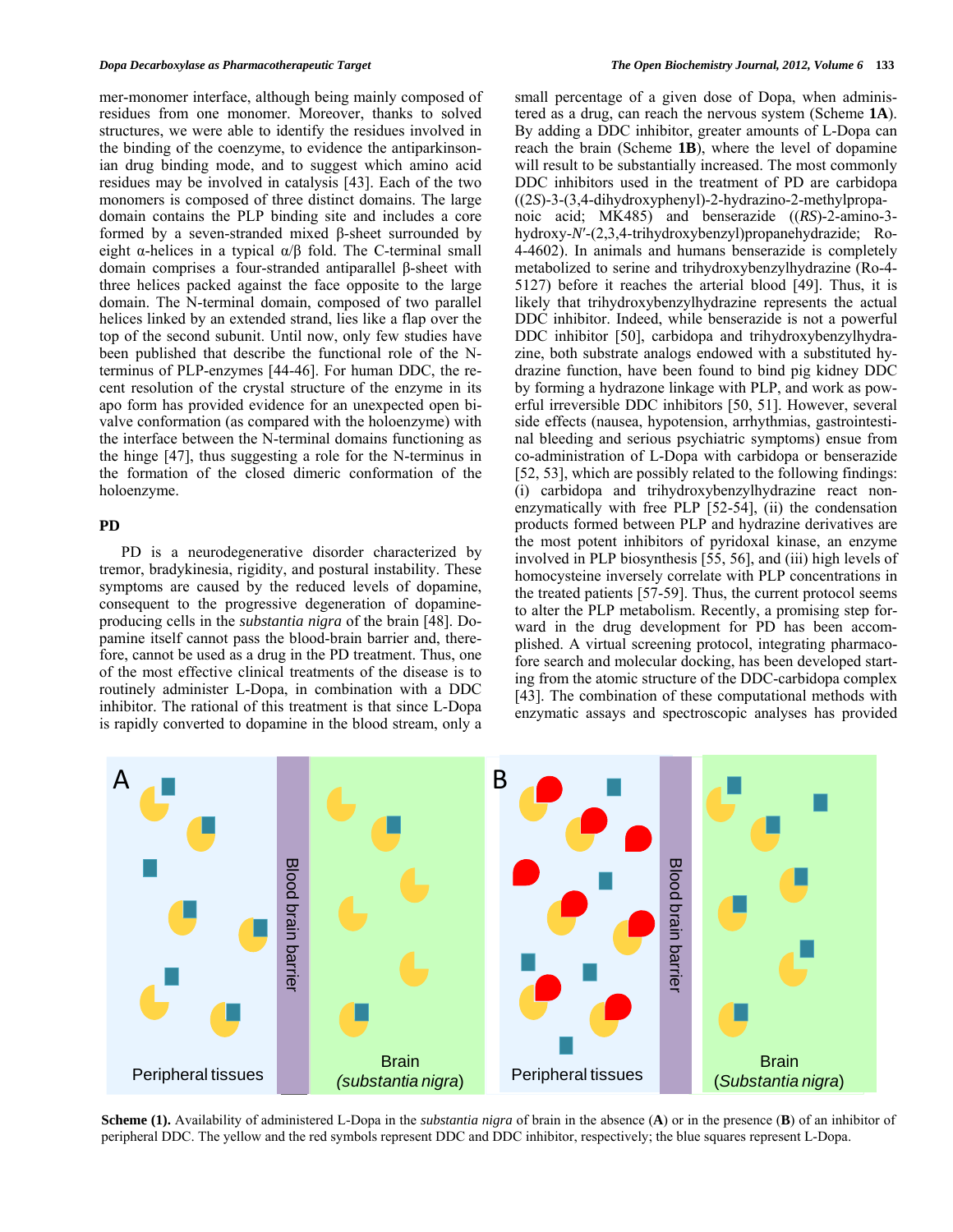ten compounds identified as competitive inhibitors with  $K_i$ values in the low micromolar range and predicted to not cross the blood-brain barrier [[60\]](#page-7-19). This approach, the first reported in the field of DDC inhibitors discovery, has represented an excellent staring point to further hit-to-lead development. In fact, it is relevant that these molecules, unlike carbidopa and trihydroxybenzylhydrazine, are devoid of an hydrazinic group, do not bind free PLP and act as good reversible inhibitors. Compounds endowed with such chemical features are more selective than the drugs commonly used in the treatment of PD. Thus, when improved and developed as drugs, they could reduce the very undesirable side effects of the current therapeutic strategy. On the basis of the above considerations and results, the drug development for the PD therapy seems to be a promising endeavor.

#### **AADC DEFICIENCY**

 Recessive inherited deficiency of DDC (OMIM#608643) results in a severe neurometabolic disorder with developmental delay, abnormal movements, oculogyric crises and vegetative symptoms. Since the first report in 1990 [[61\]](#page-7-1), about 50 cases of DDC deficiency have been reported [[62\]](#page-7-20). Patients display a typical pattern characterized by a distinct reduction of the stable degradation products of dopamine and serotonin, homovanillic acid and 5-hydroxyindolacetic acid, accompanied by the increase of the level of the precursors of dopamine and serotonin, L-Dopa and 5-hydroxytryptophan, respectively. Additionally, the levels of 3-ortho-methyldopa, resulting from methylation of accumulating L-Dopa, are clearly increased [[63\]](#page-7-10). The diagnosis is confirmed by measuring the enzyme activity of DDC in plasma or cells [[64\]](#page-7-11). Although about 30 mutations on the AADC gene have been identified and much is known about the clinical phenotype of the patients, the enzymatic phenotypes are so far largely unknown as well as of course the molecular mechanisms by which each mutation leads to the deficiency of DDC. While the effect of nonsense and frameshift mutations that lead to the complete loss of the gene product is straightforward, single amino acid substitutions leading to the synthesis of an aberrant gene product can in principle affect the enzymatic activity, the binding of the coenzyme, the protein stability and /or folding, the enzyme half-life inside the cell, etc. Moreover, it should be emphasized that many patients affected by DDC deficiency are compound heterozygous and their enzymatic phenotype depends on the combination of the effect of one mutation on a monomer and a different mutation on the other monomer. The core treatments for AADC deficiency are pyridoxine, MAO-B inhibitors, and dopamine agonists. Administered pyridoxine is phosphorylated by pyridoxal kinase and then subsequently converted to PLP by pyridoxal oxidase. The aim of this treatment is to provide an excess of PLP, which may in turn bolster or enhance residual DDC activity. MAO-B inhibitors (tranylcypromine, selegiline, moclobemide) are given to prevent the breakdown of the limited amounts of dopamine and serotonin produced by AADC deficient patients. Dopamine agonists (bromocriptine, pergolide, pramipexole and ropinirole) are administered in AADC deficiency in an attempt to stimulate dopamine receptors and consequently replace dopamine neurotransmission (Scheme **2**) [[65\]](#page-7-12). It should be mentioned that in the last years a gene therapy approach has been explored, and good indications have been provided for the potential success of this technique for AADC deficiency [\[65](#page-7-12), [66](#page-7-13)]. The response to the therapies in clinical use has been variable, but the overall outcome remains poor, probably reflecting the allelic heterogeneity. Moreover, since drugs were almost always given in combination, the response is hard to be ascribed to a single drug. Again, these classic treatments tend to address the more distal aspects of the disease process, i.e. symptoms rather than causes. A very important issue for the diagnosis and the therapy of diseases correlated to protein malfunction is the understanding of the multiple mechanisms that relate the specific mutants with the pathology. In fact, the knowledge of the enzymatic phenotype associated with each mutation represents the basis for predicting the response of patients to the available therapies as well as to project new therapeutic strategies. The structural and/or func-



**Scheme 2**. Current clinical management of AADC deficiency.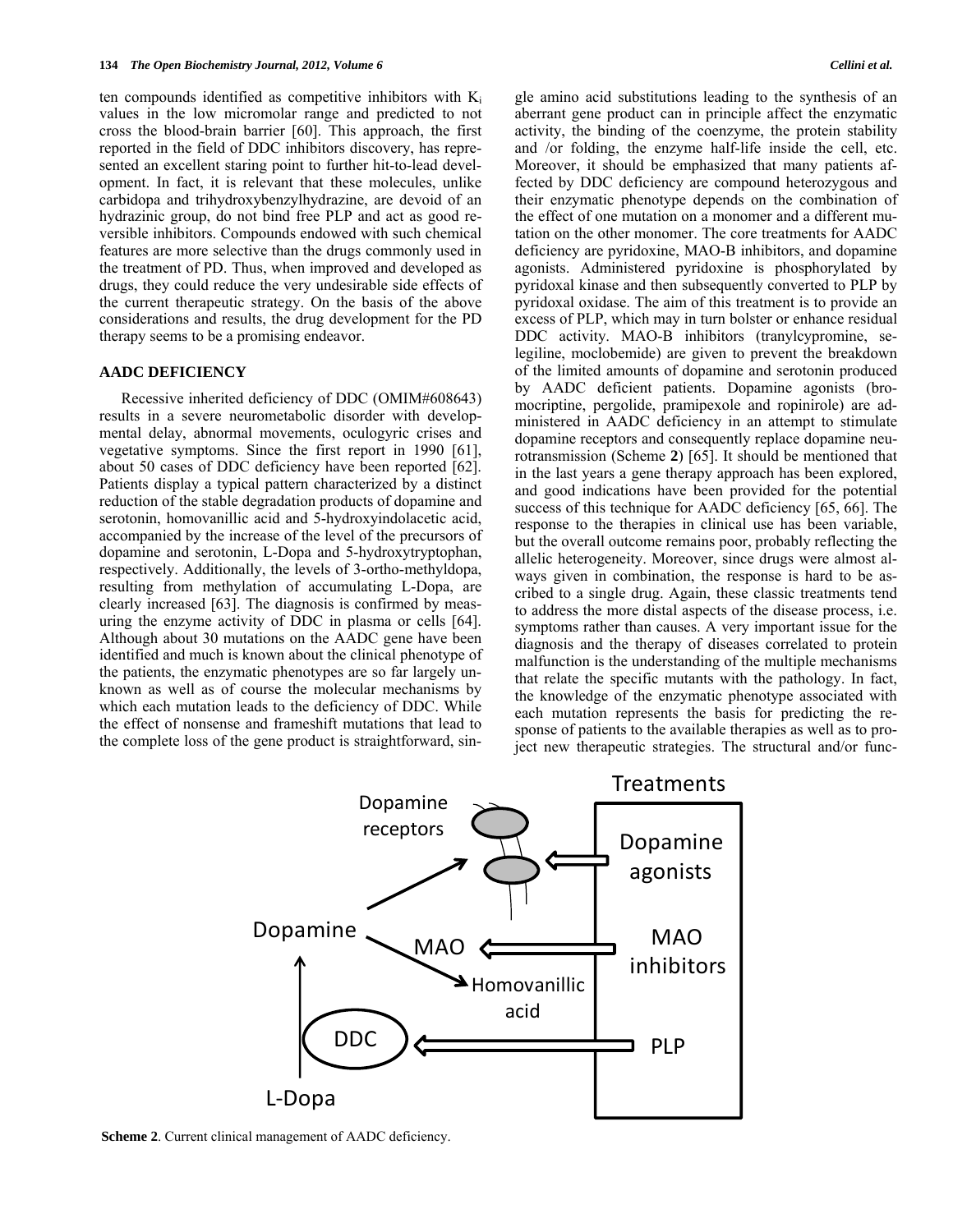tional effect(s) that amino acid substitutions produce on DDC has been recently investigated. A first approach in this direction is the analysis of the crystal structure of the enzyme to rationalize and interpret the impact of some diseasespecific mutations in terms of their likely effects on enzyme's tertiary and quaternary structure. Fig. (**1**) represents an overview of DDC pathogenic mutation sites. Visual inspection of the three-dimensional structure of DDC in its holo-form suggests that, despite the variability in the space distribution, some physico-chemical effects shared by the disease-associated mutations might lead to similar enzymatic phenotypes. In particular, some point mutations (S147R, G102S, F309L, A275T, and R347Q) may affect the integrity of the active site, some (L38P and A110Q) might affect the stability of the dimer interface, while some (P47H and L38P) are expected to mostly compromise the stability of the monomeric form of the enzyme. For a number of mutants (R358H, V460G, G123G, S250F, R285W) the substitution is expected to perturb important hydrophobic patches within the structure, which might lead to misfolding or protein aggregation in cases where the perturbation occurs in solventexposed areas. Three mutants (L408I, R412W, R447H) are located in the small C-terminal domain in sites neither involved in the dimerization, nor in the catalytic areas. Such a "hot spot" in a well-defined domain might have functional consequences, which are currently unknown. Finally, the resolution of the structure of apoDDC [[47\]](#page-6-11) has highlighted that some pathogenic mutations (such as Y79C, H70T, H72Y and T69M) (Fig. **2**) involve residues important for the conformational changes occurring upon PLP binding, thus possibly affecting the apo-to-holo transition.

 Recently, biochemical and bioinformatic investigations of several pathogenic DDC variants in the recombinant purified form have been instrumental to uncover their molecular



## **Fig. (1). Overview of DDC pathogenic mutation sites.**

3D representation of the dimeric DDC molecule in which the two chains are represented as white and grey ribbon respectively. Sites of mutation are sorted in: mutations near the active site (green sticks), mutations at the dimer interface (magenta sticks), and mutations in the peripheral regions (red sticks). PLP molecules are also highlighted as yellow sticks.



**Fig. (2). Pathogenic mutation sites belonging to the loop 66-84.** 

Structural superposition of the apo (green) and holo (orange) DDC active site. Thr69, His70, His72 and Tyr79 residues are represented as stick. PLP molecule is represented as yellow stick.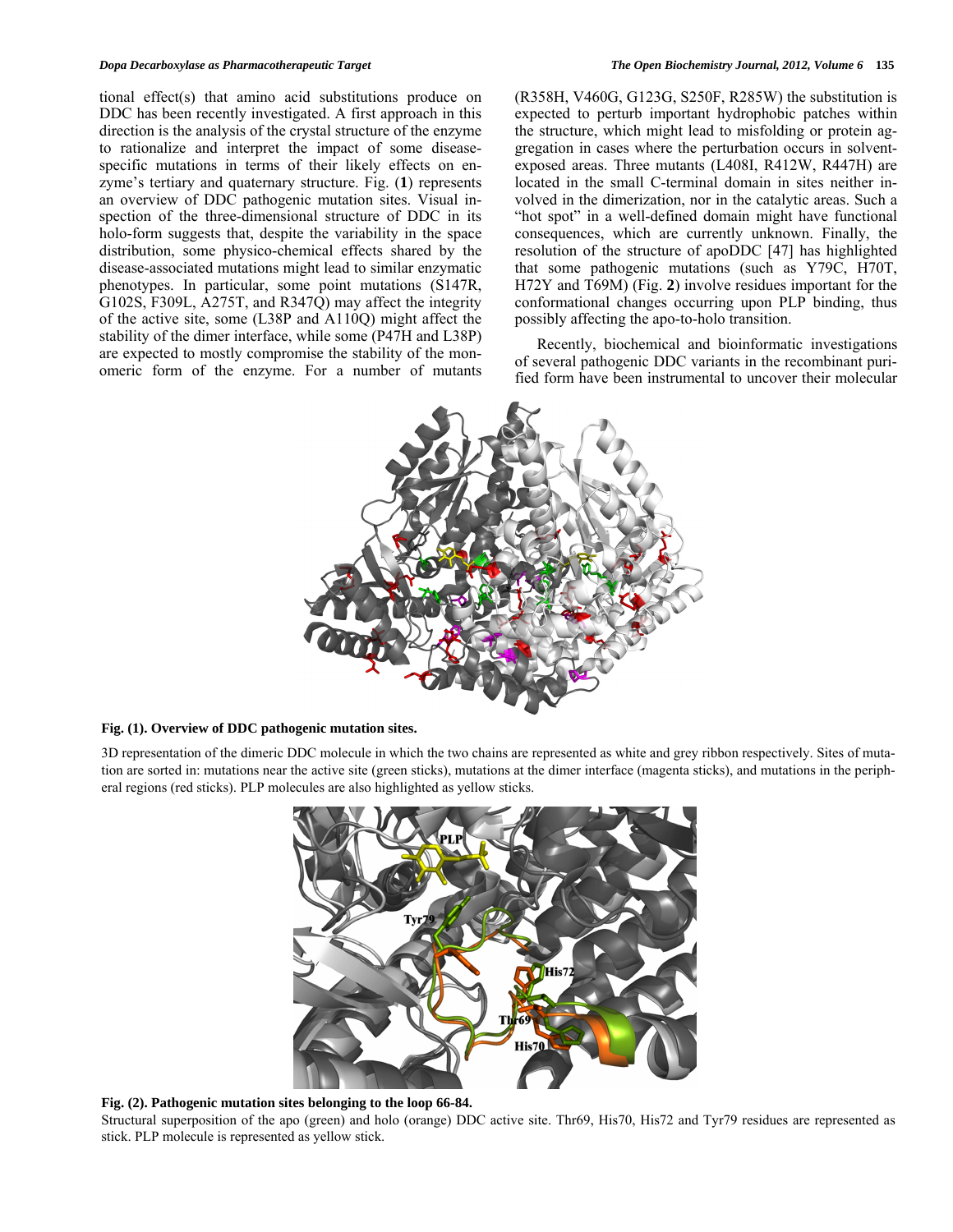defects and to suggest an appropriate therapeutic strategy for AADC deficiency patients. The G102S, F309L, S147R and A275T variants associated with AADC deficiency, in which mutations concern amino acid residues interacting directly or indirectly with PLP and/or its microenvironment, have been constructed, expressed and purified [[16\]](#page-6-5). These mutations cause, even if to different extents, a reduced PLP binding affinity (in the range 1.4-170-fold), an altered PLP binding mode, and, except for the S147R mutation, an increased  $K<sub>m</sub>$ value for L-Dopa (in the range 3-35-fold). Moreover, all the variants display a reduced  $k_{cat}$  value, which appears to be correlated to a mispositioning of the external aldimine at the active site. In fact, in comparison with wild-type DDC, the external aldimines formed by the variants with L-aromatic amino acids exhibit different absorbance and dichroic features, do no protect against tryptic limited proteolysis, and, with time, in addition to aromatic amines production, lead to a decrease in the original PLP content and a concomitant increase in cyclic-PLP-substrate adducts. On these bases, it has been suggested that the examined pathogenic mutations are responsible for an active site perturbation, and, consequently substrate binding does not permit to completely reach a conformation where the catalytic groups are in correct proximity and orientation to allow a high level of reaction specificity, i.e., a conformation productive for decarboxylation. Such a conformation is, instead, achieved in wild-type DDC upon substrate-induced conformational change [\[67\]](#page-7-14).

<span id="page-5-4"></span><span id="page-5-3"></span><span id="page-5-2"></span><span id="page-5-1"></span><span id="page-5-0"></span>These data have allowed not only to understand the molecular defects of the examined DDC pathogenic variants, but also to give some suggestions for the treatment strategy of AADC deficiency patients bearing these mutations. In particular, a therapy consistent in pyridoxine plus L-Dopa and L-Dopa alone has been proposed for patients carrying F309L and G102S mutations, respectively. It is interesting that Chang YT. *et al.,* [\[68](#page-7-15)] have observed the effectiveness of L-Dopa administration to three siblings with the G102S mutation. Although up to date, no patients with homozygous genotype harboring S147R or A275T mutations have been identified, but only compound heterozygous patients [[68\]](#page-7-15), it has been proposed that pyridoxine treatment could effectively counteract the effects of the A275T mutation. No similar conclusion can be drawn for the S147R variant whose catalytic activity is 840-fold lower than that that of the wildtype, even in the presence of saturating PLP concentration.

<span id="page-5-11"></span><span id="page-5-10"></span><span id="page-5-9"></span><span id="page-5-8"></span><span id="page-5-7"></span><span id="page-5-6"></span><span id="page-5-5"></span>Therefore, it appears highly desirable to extend this approach at the protein level to as many as possible other mutations associated with AADC deficiency in order to (i) understand the molecular basis of the pathogenicity of each mutation associated with the disease, (ii) advance proposals for the different drugs to overcome the disease, and (iii) help in listing patients in different therapeutic categories depending on the molecular defect(s) of each mutation. Advances in the understanding of the molecular etiology of AADC deficiency shift the attention towards the more proximal aspects of the disease process, i.e. the causes rather than the symptoms. This approach at the protein level could open new possibilities to (i) rationalize the choice of pharmacological agents to counteract the adverse effects of these mutations and (ii) prevent loss of time and unsuitable treatment regimens biochemically futile.

## **CONCLUSIONS**

 DDC, a PLP-dependent enzyme, plays a key role in supplying the organisms with the neurotransmitters dopamine and serotonin. The enzyme is a pharmacotherapeutic target since it is involved in PD, a neurodegenerative disorder, and in AADC deficiency, an inherited rare neurometabolic disease. In this review, we point out how biochemical and computational findings could be instrumental for improving the current treatments of these pathologies.

#### **CONFLICT OF INTEREST**

 The authors confirm that this article content has no conflicts of interest.

## **ACKNOWLEDGEMENTS**

None declared

#### **REFERENCES**

- [1] Contestabile, R.; Paiardini, A.; Pascarella, S.; di Salvo, M.L.; D'Aguanno, S.; Bossa, F. l-Threonine aldolase, serine hydroxymethyltransferase and fungal alanine racemase. A subgroup of strictly related enzymes specialized for different functions. *Eur. J. Biochem.,* **2001**, *268*(24), 6508-6525.
- [2] Christen P.; Metzler D.E. *Transaminases;* Wiley: New York, **1985**.
- Keller, J.W.; Baurick, K.B.; Rutt, G.C.; O'Malley, M.V.; Sonafrank, N.L.; Reynolds, R.A.; Ebbesson, L.O.; Vajdos, F.F. Pseudomonas cepacia 2,2-dialkylglycine decarboxylase. Sequence and expression in Escherichia coli of structural and repressor genes. *J. Biol. Chem.,* **1990**, *265*(10), 5531-5539.
- [4] Kaiser, J.T.; Bruno, S.; Clausen, T.; Huber, R.; Schiaretti, F.; Mozzarelli, A.; Kessler, D. Snapshots of the cystine lyase C-DES during catalysis. Studies in solution and in the crystalline state. *J. Biol. Chem.,* **2003**, *278*(1), 357-365.
- [5] Miles, E.W. Tryptophan synthase: a multienzyme complex with an intramolecular tunnel. *Chem. Rec.,* **2001**, *1*(2), 140-151.
- [6] Brzovic, P.; Holbrook, E.L.; Greene, R.C.; Dunn, M.F. Reaction mechanism of Escherichia coli cystathionine gamma-synthase: direct evidence for a pyridoxamine derivative of vinylglyoxylate as a key intermediate in pyridoxal phosphate dependent gammaelimination and gamma-replacement reactions. *Biochemistry,* **1990**, *29*(2), 442-451.
- [7] Amadasi, A.; Bertoldi, M.; Contestabile, R.; Bettati, S.; Cellini, B.; di Salvo, M.L.; Borri-Voltattorni, C.; Bossa, F.; Mozzarelli, A. Pyridoxal 5'-phosphate enzymes as targets for therapeutic agents. *Curr. Med. Chem.,* **2007**, *14*(12), 1291-1324.
- [8] Silverman, R.B. From basic science to blockbuster drug: the discovery of Lyrica. *Angew Chem. Int. Ed. Engl.,* **2008**, *47*(19), 3500-3504.
- [9] Chu, L.; Holt, S.C. Purification and characterization of a 45 kDa hemolysin from Treponema denticola ATCC 35404. *Microb. Pathog.,* **1994**, *16*(3), 197-212.
- [10] Bertoldi, M.; Gonsalvi, M.; Contestabile, R.; Voltattorni, C.B. Mutation of tyrosine 332 to phenylalanine converts dopa decarboxylase into a decarboxylation-dependent oxidative deaminase. *J. Biol. Chem.,* **2002**, *277*(39), 36357-36362.
- [11] Fenn, T.D.; Stamper, G.F.; Morollo, A.A.; Ringe, D. A side reaction of alanine racemase: transamination of cycloserine. *Biochemistry,* **2003**, *42*(19), 5775-5783.
- [12] Seiler, N. Thirty years of polyamine-related approaches to cancer therapy. Retrospect and prospect. Part 1. Selective enzyme inhibitors. *Curr. Drug. Target,* **2003**, *4*(7), 537-564.
- [13] Cotter, P.D.; Baumann, M.; Bishop, D.F. Enzymatic defect in "Xlinked" sideroblastic anemia: molecular evidence for erythroid delta-aminolevulinate synthase deficiency. *Proc. Natl. Acad. Sci. USA.,* **1992**, *89*(9), 4028-4032.
- [14] Medina-Kauwe, L.K.; Tobin, A.J.; De Meirleir, L.; Jaeken, J.; Jakobs, C.; Nyhan, W.L.; Gibson, K.M. 4-Aminobutyrate aminotransferase (GABA-transaminase) deficiency. *J. Inherit. Metab. Dis.,* **1999**, *22*(4), 414-427.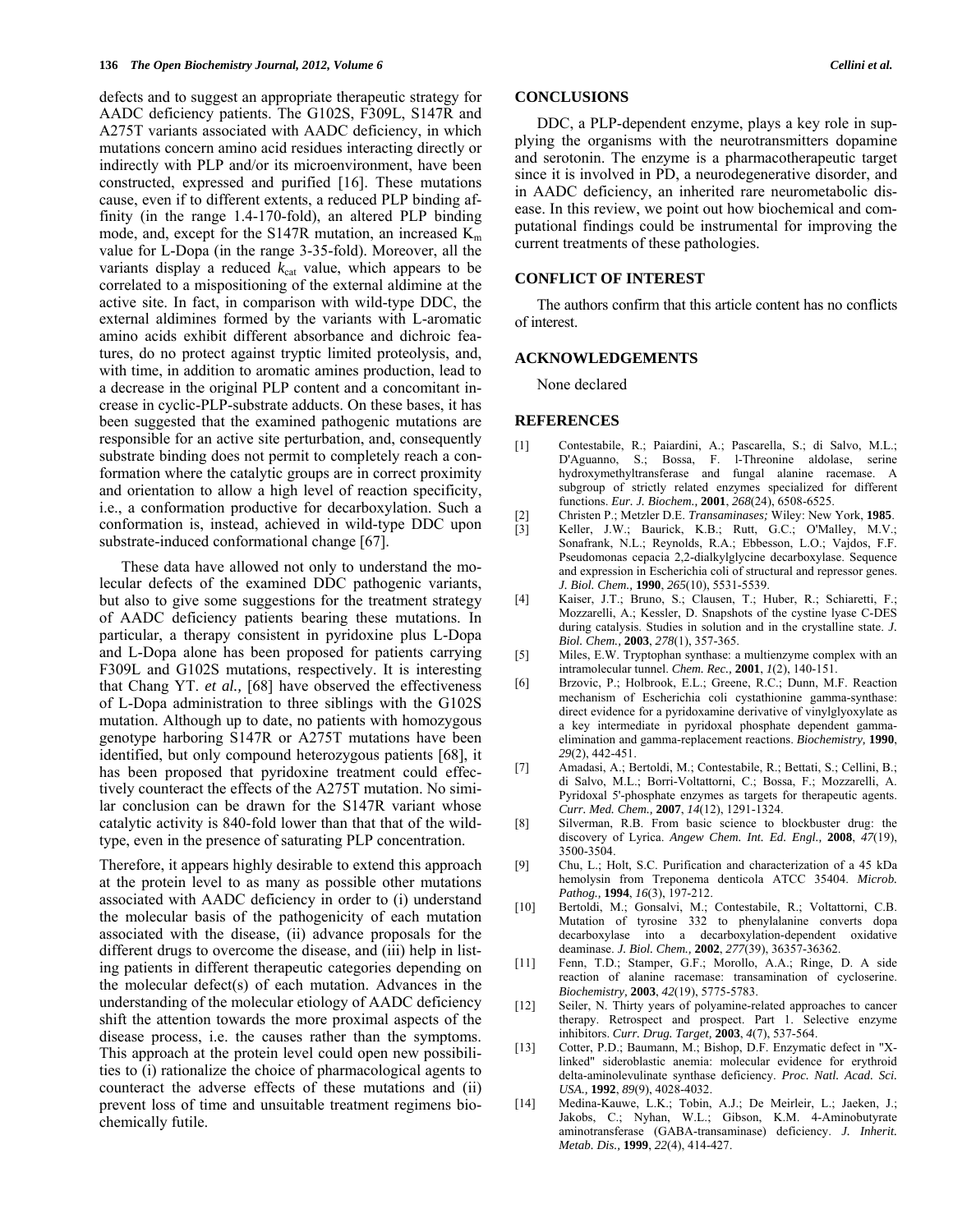- [15] Zhu, W.; Lin, A.; Banerjee, R. Kinetic properties of polymorphic variants and pathogenic mutants in human cystathionine gammalyase. *Biochemistry,* **2008**, *47*(23), 6226-6232.
- <span id="page-6-6"></span><span id="page-6-5"></span>[16] Montioli, R.; Cellini, B.; Borri Voltattorni, C. Molecular insights into the pathogenicity of variants associated with the aromatic amino acid decarboxylase deficiency. *J. Inherit. Metab. Dis.,* **2011**, *34*(6), 1213-1224.
- <span id="page-6-7"></span>[17] Cellini, B.; Oppici, E.; Paiardini, A.; Montioli, R. Molecular insights into primary hyperoxaluria type 1 pathogenesis. *Front. Biosci.,* **2012**, *17*, 621-634.
- <span id="page-6-8"></span><span id="page-6-0"></span>[18] Brody, L.C.; Mitchell, G.A.; Obie, C.; Michaud, J.; Steel, G.; Fontaine, G.; Robert, M.F.; Sipila, I.; Kaiser-Kupfer, M.; Valle, D. Ornithine delta-aminotransferase mutations in gyrate atrophy. Allelic heterogeneity and functional consequences. *J. Biol. Chem.,*  **1992**, *267*(5), 3302-3307.
- <span id="page-6-1"></span>[19] Pittman, A.M.; Lage, M.D.; Poltoratsky, V.; Vrana, J.D.; Paiardini, A.; Roncador, A.; Cellini, B.; Hughes, R.M.; Tucker, C.L. Rapid Profiling of Disease Alleles Using a Tunable Reporter of Protein Misfolding. *Genetics,* **2012**; *192*(3): 831-842.
- <span id="page-6-2"></span>[20] Cellini, B.; Bertoldi, M.; Montioli, R.; Paiardini, A.; Borri Voltattorni, C. Human wild-type alanine:glyoxylate aminotransferase and its naturally occurring G82E variant: functional properties and physiological implications. *Biochem. J.,* **2007**, *408*(1), 39- 50.
- [21] Cellini, B.; Montioli, R.; Bianconi, S.; Lopez-Alonso, J.P.; Voltattorni, C.B. Construction, purification and characterization of untagged human liver alanine-glyoxylate aminotransferase expressed in Escherichia coli. *Protein. Pept. Lett.,* **2008**, *15*(2), 153-159.
- [22] Cellini, B.; Montioli, R.; Paiardini, A.; Lorenzetto, A.; Voltattorni, C.B. Molecular Insight into the Synergism between the Minor Allele of Human Liver Peroxisomal Alanine:Glyoxylate Aminotransferase and the F152I Mutation. *J. Biol. Chem.,* **2009**, *284*(13), 8349-8358.
- [23] Cellini, B.; Montioli, R.; Paiardini, A.; Lorenzetto, A.; Maset, F.; Bellini, T.; Oppici, E.; Voltattorni, C.B. Molecular defects of the glycine 41 variants of alanine glyoxylate aminotransferase associated with primary hyperoxaluria type I. *Proc. Natl. Acad. Sci. USA.,* **2010**, *107*(7), 2896-2901.
- [24] Cellini, B.; Lorenzetto, A.; Montioli, R.; Oppici, E.; Voltattorni, C.B. Human liver peroxisomal alanine:glyoxylate aminotransferase: Different stability under chemical stress of the major allele, the minor allele, and its pathogenic G170R variant. *Biochimie,* **2010**, *92*(12), 1801-1811.
- <span id="page-6-9"></span>[25] Cellini, B.; Montioli, R.; Voltattorni, C.B. Human liver peroxisomal alanine:glyoxylate aminotransferase: characterization of the two allelic forms and their pathogenic variants. *Biochim. Biophys. Acta,* **2011**, *1814*(11), 1577-1584.
- <span id="page-6-10"></span>[26] Oppici, E.; Montioli, R.; Lorenzetto, A.; Bianconi, S.; Borri Voltattorni, C.; Cellini, B. Biochemical analyses are instrumental in identifying the impact of mutations on holo and/or apo-forms and on the region(s) of alanine:glyoxylate aminotransferase variants associated with primary hyperoxaluria type I. *Mol. Genet. Metab.,*  **2012**, *105*(1), 132-140.
- <span id="page-6-3"></span>[27] Sen, S.; Banerjee, R. A pathogenic linked mutation in the catalytic core of human cystathionine beta-synthase disrupts allosteric regulation and allows kinetic characterization of a full-length dimer. *Biochemistry,* **2007**, *46*(13), 4110-4116.
- [28] Singh, S.; Madzelan, P.; Stasser, J.; Weeks, C.L.; Becker, D.; Spiro, T.G.; Penner-Hahn, J.; Banerjee, R. Modulation of the heme electronic structure and cystathionine beta-synthase activity by second coordination sphere ligands: The role of heme ligand switching in redox regulation. *J. Inorg. Biochem.,* **2009**, *103*(5), 689-697.
- <span id="page-6-11"></span>[29] Kozich, V.; Sokolova, J.; Klatovska, V.; Krijt, J.; Janosik, M.; Jelinek, K.; Kraus, J.P. Cystathionine beta-synthase mutations: effect of mutation topology on folding and activity. *Hum. Mutat.,*  **2010**, *31*(7), 809-819.
- <span id="page-6-4"></span>[30] di Salvo, M.L.; Contestabile, R.; Safo, M.K. Vitamin B(6) salvage enzymes: mechanism, structure and regulation. *Biochim. Biophys. Acta,* **2011**, *1814*(11), 1597-1608.
- <span id="page-6-12"></span>[31] di Salvo, M.L.; Safo, M.K.; Contestabile, R. Biomedical aspects of pyridoxal 5'-phosphate availability. *Front. Biosci. (Elite Ed.),* **2012**, *4*, 897-913.
- <span id="page-6-13"></span>[32] Gandhi, A.K.; Desai, J.V.; Ghatge, M.S.; di Salvo, M.L.; Di Biase, S.; Danso-Danquah, R.; Musayev, F.N.; Contestabile, R.; Schirch,

V.; Safo, M.K. Crystal structures of human pyridoxal kinase in complex with the neurotoxins, ginkgotoxin and theophylline: insights into pyridoxal kinase inhibition. *PLoS One,* **2012**, *7*(7), e40954.

- [33] Hayashi, H.; Mizuguchi, H.; Kagamiyama, H. Rat liver aromatic Lamino acid decarboxylase: spectroscopic and kinetic analysis of the coenzyme and reaction intermediates. *Biochemistry,* **1993**, *32*(3), 812-818.
- [34] Moore, P.S.; Dominici, P.; Borri Voltattorni, C. Cloning and expression of pig kidney dopa decarboxylase: comparison of the naturally occurring and recombinant enzymes. *Biochem. J.,* **1996**, *315(Pt 1)*, 249-256.
- [35] Voltattorni, C.B.; Minelli, A.; Turano, C. Spectral properties of the coenzyme bound to DOPA decarboxylase from pig kidney. *FEBS Lett.,* **1971**, *17*(2), 231-235.
- [36] Voltattorni, C.B.; Minelli, A.; Dominici, P. Interaction of aromatic amino acids in D and L forms with 3,4-dihydroxyphenylalanine decarboxylase from pig kidney. *Biochemistry,* **1983**, *22*(9), 2249- 2254.
- [37] Dominici, P.; Tancini, B.; Borri Voltattorni, C. Chemical modification of pig kidney 3,4-dihydroxyphenylalanine decarboxylase with diethyl pyrocarbonate. Evidence for an essential histidyl residue. *J. Biol. Chem.,* **1985**, *260*(19), 10583- 10589.
- [38] Tancini, B.;Dominici, P.;Simmaco, M.;Schinina, M. E.;Barra, D.;Voltattorni, C. B., Limited tryptic proteolysis of pig kidney 3,4 dihydroxyphenylalanine decarboxylase. *Arch. Biochem. Biophys.,*  **1988**, *260* (2), 569-576.
- [39] Maras, B.; Dominici, P.; Barra, D.; Bossa, F.; Voltattorni, C.B. Pig kidney 3,4-dihydroxyphenylalanine (dopa) decarboxylase. Primary structure and relationships to other amino acid decarboxylases. *Eur. J. Biochem.,* **1991**, *201*(2), 385-391.
- [40] Bertoldi, M.; Moore, P.S.; Maras, B.; Dominici, P.; Voltattorni, C.B. Mechanism-based inactivation of dopa decarboxylase by serotonin. *J. Biol. Chem.,* **1996**, *271*(39), 23954-23959.
- [41] Bertoldi, M.; Dominici, P.; Moore, P.S.; Maras, B.; Voltattorni, C.B. Reaction of dopa decarboxylase with alpha-methyldopa leads<br>to an oxidative deamination producing 3.4to an oxidative deamination producing dihydroxyphenylacetone, an active site directed affinity label. *Biochemistry,* **1998**, *37*(18), 6552-6561.
- [42] Bertoldi, M.; Voltattorni, C.B. Multiple roles of the active site lysine of Dopa decarboxylase. *Arch. Biochem. Biophys.,* **2009**, *488*(2), 130-139.
- [43] Burkhard, P.; Dominici, P.; Borri-Voltattorni, C.; Jansonius, J.N.; Malashkevich, V.N. Structural insight into Parkinson's disease treatment from drug-inhibited DOPA decarboxylase. *Nat. Struct. Biol.,* **2001**, *8*(11), 963-967.
- [44] Fukumoto, Y.; Tanase, S.; Nagashima, F.; Ueda, S.; Ikegami, K.; Morino, Y. Structural and functional role of the amino-terminal region of porcine cytosolic aspartate aminotransferase. Catalytic and structural properties of enzyme derivatives truncated on the amino-terminal side. *J. Biol. Chem.,* **1991**, *266*(7), 4187-4193.
- [45] Kravchuk, Z.; Tsybovsky, Y.; Koivulehto, M.; Vlasov, A.; Chumanevich, A.; Battchikova, N.; Martsev, S.; Korpela, T. Truncated aspartate aminotransferase from alkalophilic Bacillus circulans with deletion of N-terminal 32 amino acids is a nonfunctional monomer in a partially structured state. *Protein. Eng.,*  **2001**, *14*(4), 279-285.
- [46] Montioli, R.; Fargue, S.; Lewin, J.; Zamparelli, C.; Danpure, C.J.; Borri Voltattorni, C.; Cellini, B. The N-terminal extension is essential for the formation of the active dimeric structure of liver peroxisomal alanine:glyoxylate aminotransferase. *Int. J. Biochem. Cell. Biol.,* **2012**, *44*(3), 536-546.
- [47] Giardina, G.; Montioli, R.; Gianni, S.; Cellini, B.; Paiardini, A.; Voltattorni, C.B.; Cutruzzola, F. Open conformation of human DOPA decarboxylase reveals the mechanism of PLP addition to Group II decarboxylases. *Proc. Natl. Acad. Sci. USA.,* **2011**, *108*(51), 20514-20519.
- [48] Hauser, R.A. Levodopa: past, present, and future. *Eur. Neurol.,*  **2009**, *62*(1), 1-8.
- [49] Schwartz, D.E.; Brandt, R. Pharmacokinetic and metabolic studies of the decarboxylase inhibitor benserazide in animals and man. *Arzneimittelforschung,* **1978**, *28*(2), 302-307.
- [50] Borri-Voltattorni, C.; Minelli, A.; Borri, P. Interaction of N-(DLseryl)N'-(2,3,4-trihydroxybenzyl)-hydrazine with L-dopa decarboxylase from pig kidney. *Experientia,* **1977**, *33*(2), 158-160.